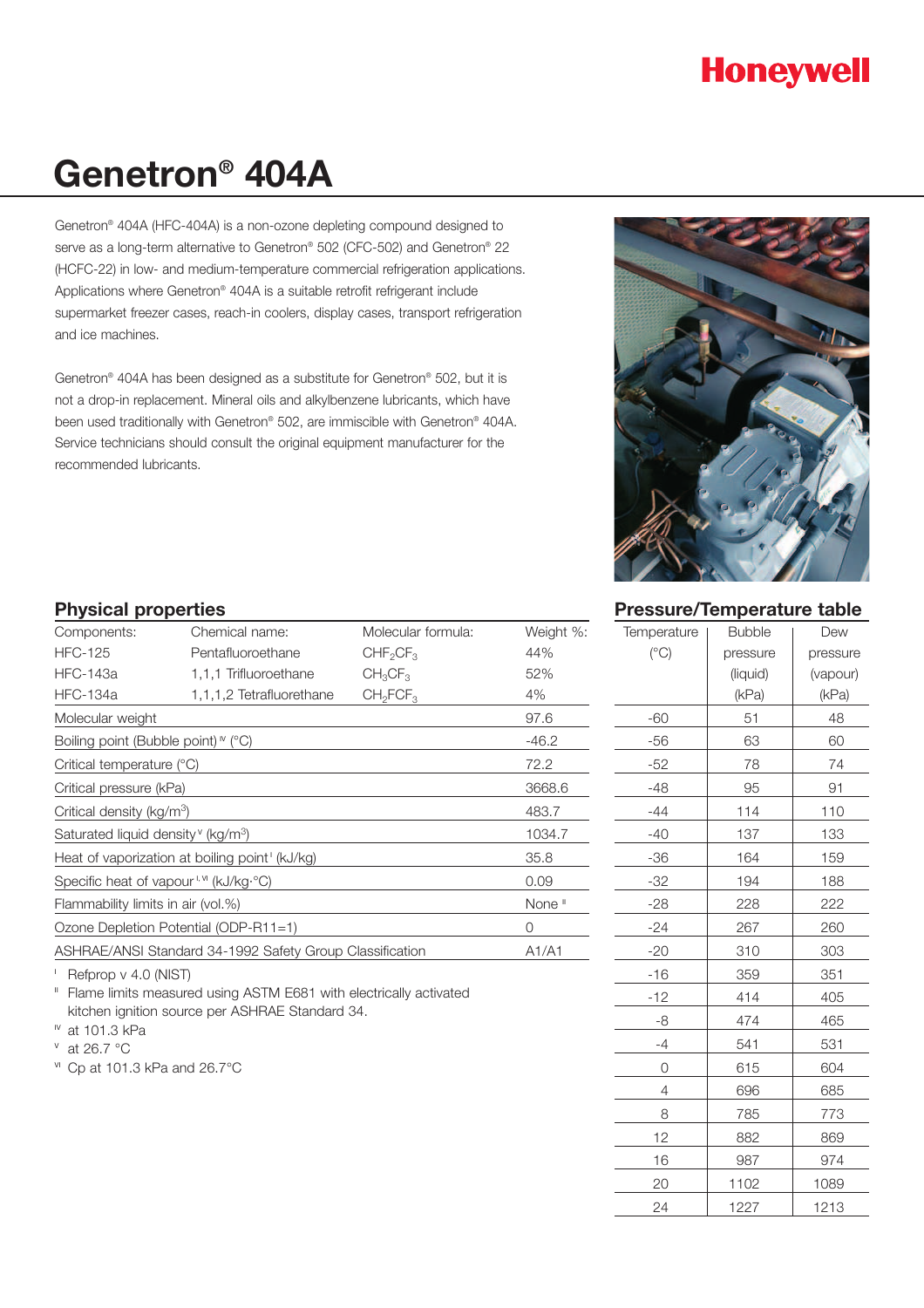# **Compatibility with plastics and elastomers**

The table below is a summary of materials compatibility data resulting from tests performed by Honeywell and other worldwide industry organisations. Since there are many different grades and formulations of these materials, we recommend that compatibility testing be performed on the specific grade of

materials under consideration when designing new systems. This data should be used only as a guide to the compatibility of materials with Genetron® 404A.The rankings in the table should be used with caution since they are judgements based on limited samplings. Customers should consult with the manufacturer or conduct further independent testing.

#### **Compatibility with plastics and elastomers**

| <b>Material</b>                             | Genetron <sup>®</sup> 404A | Genetron <sup>®</sup> 404A |
|---------------------------------------------|----------------------------|----------------------------|
|                                             |                            | <b>Polyol Ester</b>        |
| Ethylene-Propylene Diene Terpolymer         | S                          | S                          |
| Ethylene-Propylene copolymer                | S                          | S                          |
| Chlorosulfonated Polyethylene               | S                          | U                          |
| Polyisoprene                                | Su                         | U                          |
| Chlorinated Polyethylene                    | S                          | Us                         |
| Neoprene (Chloroprene)                      | S                          | Su                         |
| Epichlorohydrin                             | Su                         | Us                         |
| Polyvinylidene Fluoride and copolymer of    |                            |                            |
| Vinylidene Fluoride and Hexafluoropropylene | U                          | Us                         |
| Silicone                                    | Us                         | Su                         |
| Polyurethane                                | Su                         | Su                         |
| Nitriles                                    | Su                         | Su                         |
| H-NBR                                       | Su                         | S                          |
| Butyl rubber                                | Su                         | S                          |
| Polysulfide                                 | S                          | U                          |
| Nylon                                       | S                          | Su                         |
| Polytetrafluoroethylene                     | S                          | S                          |
| <b>PEEK</b>                                 | S                          | S                          |
| <b>ABS</b>                                  | Su                         | $\cup$                     |
| Polypropylene                               | Su                         | Su                         |
| Polyphenylene Sulfide                       | Su                         | Su                         |
| Polyethylene Terephthalate                  | S                          | S                          |
| Polysulfone                                 | S                          | S                          |
| Polyimide                                   | S                          | Su                         |
| Polyetherimide                              | S                          | S                          |
| Polyphthalamide                             | Su                         | $\cup$                     |
| Polyamideimide                              | Su                         | S                          |
| Acetal                                      | S                          | $\cup$                     |
| Phenolic                                    | S                          | Su                         |
| Epoxy Laminate                              | S                          | S                          |

U: Unsuitable

Us: Unsuitable with some exceptions

S: Suitable

Su: Suitable with some exceptions

# **Retrofitting**

#### **Handling**

Genetron® 404A is a blend. For this reason it is essential that systems be charged only with liquid from the cylinder, not vapour. Vapour-charging Genetron® 404A may result in the wrong refrigerant composition and could damage the system. Technicians should use a throttling device to avoid slugging the compressor with liquid and causing damage to the compressor.

#### **Lubricant**

A lubricant miscible with HFC refrigerants must be used with Genetron® 404A. Honeywell recommends using a lubricant such as polyol ester (POE) that has been approved by the compressor manufacturer. Differences among polyol ester-based lubricants make it difficult to assume that they are interchangeable. Check with the compressor manufacturer for the correct viscosity grade and brand for the compressor in the system being retrofitted.

#### **Expansion device**

Most Genetron® 502 systems with any common expansion device will operate satisfactorily with Genetron<sup>®</sup> 404A, however, it may be necessary to adjust the superheat. For Genetron® 502 equipped with a capillary tube, in most cases the unit can be operated satisfactorily with the original capillary tube by undercharging the unit (as long as ambient conditions are relatively constant).

# **Leak detection**

Use leak detectors for pinpointing leaks or for monitoring an entire room on a continual basis. Leak detection is important for refrigerant conservation, equipment protection and performance, reduction of emission and protection of those coming in contact with the system. Never use air to perform leak detection.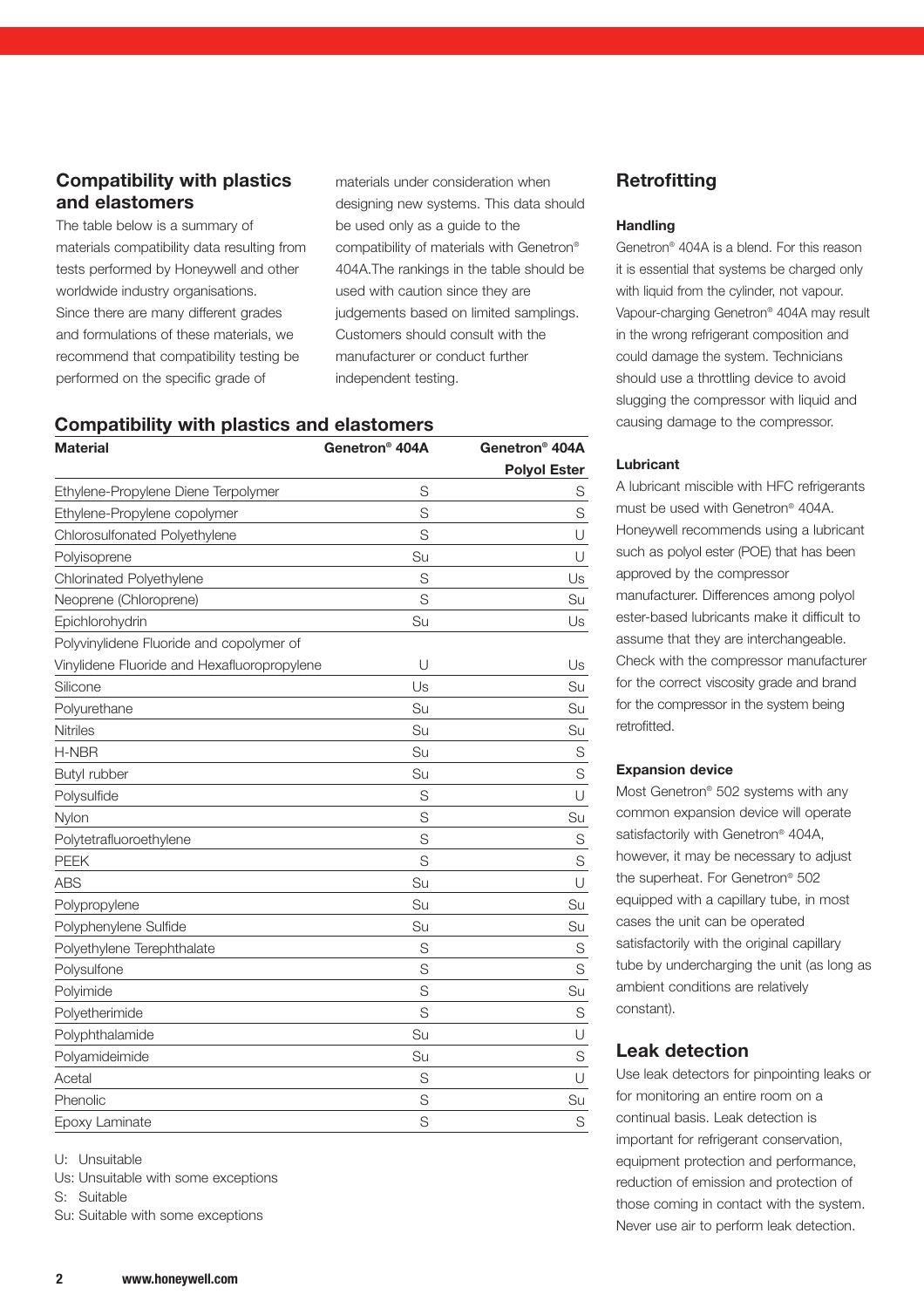# **Storage and handling**

Genetron® 404A must be only liquid charged into a system to ensure proper refrigerant composition and system performance.

#### **Bulk and cylinder**

Genetron® 404A cylinders must be clearly marked and kept in a cool, dry and properly ventilated storage area away from heat, flames, corrosive chemicals, fumes, explosives -- and be otherwise protected from damage. Under no circumstances should an empty cylinder be refilled with anything other than virgin product. Once empty, properly close the cylinder valve and replace the valve cap. Return empty cylinders to your Honeywell distributor. Cylinders of Genetron® 404A should be kept out of direct sunlight, especially in warm weather. Liquid Genetron® 404A

expands significantly when heated, reducing the amount of vapour space left in the cylinder. Once the cylinder becomes liquid-full, any further rise in temperature can cause it to burst, potentially resulting in severe personal injury. Never allow a cylinder to get warmer than 52°C. Vessels, containers, transfer lines, pumps and other equipment used with Genetron® 404A should not be exposed to hightemperature sources (such as welding, brazing and open flames) until they have been thoroughly cleaned and found free of vapours or liquid. Cylinders must never be exposed to welding, brazing or open flames. Exposure to high temperatures can cause fire, explosion and decomposition of Genetron® 404A. This may result in the formation of toxic or corrosive compounds. When possible, maintenance or cleaning

of equipment should be performed without entering the vessel. If a tank or any confined space must be entered, then formal confined space entry procedures must be followed. These procedures require that a fully qualified work team be used and a confined space entry form be completed and placed at the job site.